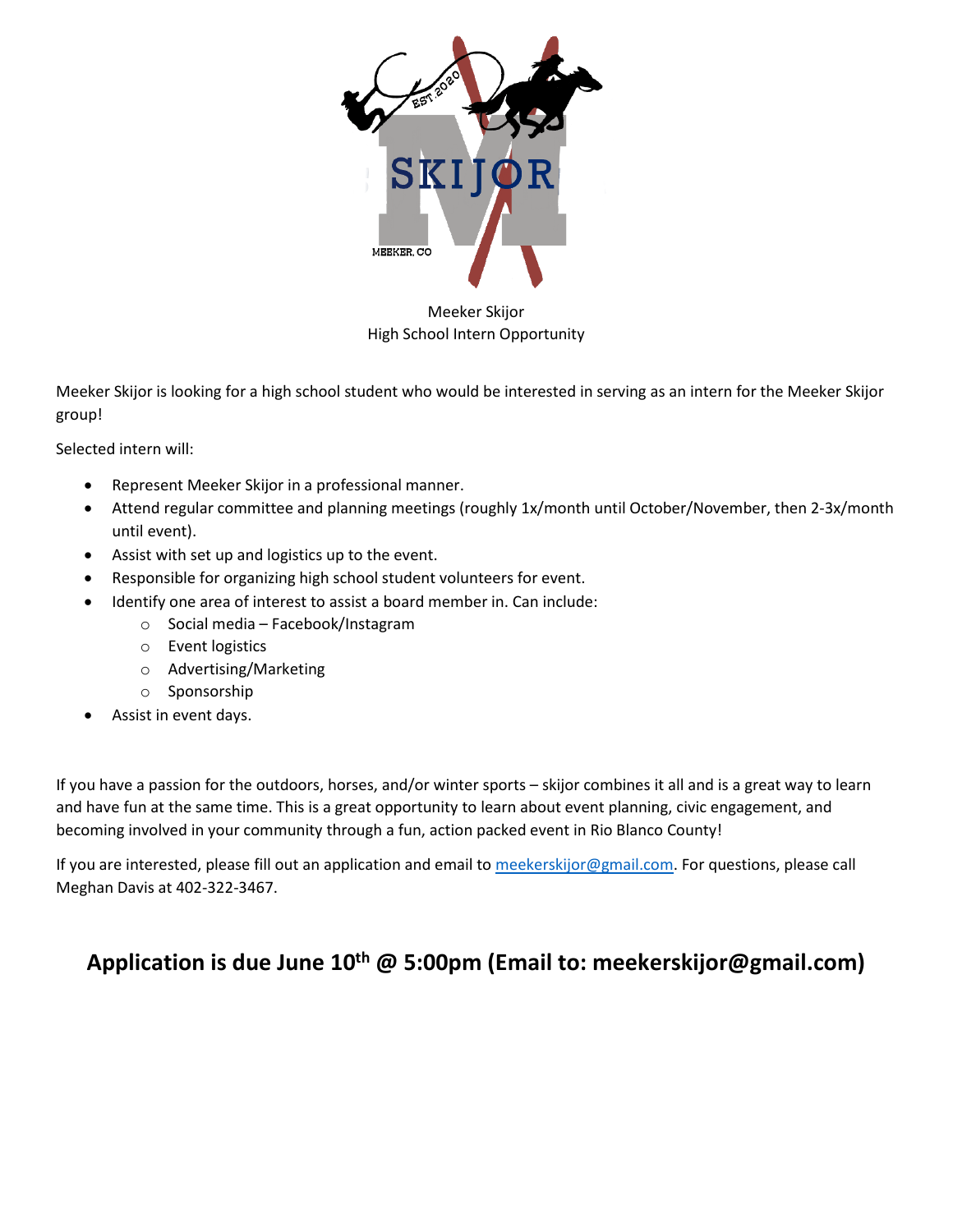## Meeker Skijor Intern - Application

## **Application is due June 10 @ 5:00pm (Email to: meekerskijor@gmail.com)**

| <b>General Information:</b>                                                                                                                                                                                                    |                                                                                                |                              |  |
|--------------------------------------------------------------------------------------------------------------------------------------------------------------------------------------------------------------------------------|------------------------------------------------------------------------------------------------|------------------------------|--|
|                                                                                                                                                                                                                                |                                                                                                |                              |  |
|                                                                                                                                                                                                                                |                                                                                                |                              |  |
| <b>Education Information:</b>                                                                                                                                                                                                  |                                                                                                |                              |  |
| Grade: National Contract of the Contract of the Contract of the Contract of the Contract of the Contract of the Contract of the Contract of the Contract of the Contract of the Contract of the Contract of the Contract of th |                                                                                                |                              |  |
| <b>Areas of Interest:</b>                                                                                                                                                                                                      |                                                                                                |                              |  |
|                                                                                                                                                                                                                                | Please select which areas you would be interested in focusing on assisting the Committee with: |                              |  |
| Social Media (Facebook/Instagram) [1986] Sponsorship                                                                                                                                                                           |                                                                                                | <b>Advertising/Marketing</b> |  |
| Web content                                                                                                                                                                                                                    | <b>Event logistics</b>                                                                         |                              |  |
|                                                                                                                                                                                                                                |                                                                                                |                              |  |

#### **Additional Information**:

Applicant will also need to include the following:

- $\Box$  Current and updated resume including all extra-curricular activities you are currently in.
- $\Box$  A one-page letter to the Meeker Skijor Committee identifying why they would make a good intern for the Meeker Skijor event.
- $\Box$  2 Recommendation forms should be completed by someone who knows you well (ex. Teacher, coach, mentor, supervisor etc.). Recommendations from immediate family members will not be accepted.
- $\Box$  Signed consent form (included in application)

Note: If there is a competitive pool of intern applicants, the Committee may choose to hold interviews to select final intern.

*I understand that I am applying to be considered for Meeker Skijor Intern. I understand that this is a commitment of responsibility, time, energy, and enthusiasm and I will meet this commitment to the best of my ability; and if I fail to meet the participation guidelines, I will be asked to leave the program.* 

#### Applicant Signature Date Applicant Signature Date Applicant Signature Date Date

*I support my child in their application for Meeker Skijor Intern. If my child does not have their own transportation, I also pledge to provide transportation to and from group meetings, projects, and service opportunities.*

\_\_\_\_\_\_\_\_\_\_\_\_\_\_\_\_\_\_\_\_\_\_\_\_\_\_\_\_\_\_\_\_\_\_\_\_\_\_\_\_\_\_\_\_\_\_\_ \_\_\_\_\_\_\_\_\_\_\_\_\_\_\_\_\_\_\_

\_\_\_\_\_\_\_\_\_\_\_\_\_\_\_\_\_\_\_\_\_\_\_\_\_\_\_\_\_\_\_\_\_\_\_\_\_\_\_\_\_\_\_\_\_\_\_ \_\_\_\_\_\_\_\_\_\_\_\_\_\_\_\_\_\_\_

| Parent/Guardian Signature | Date |
|---------------------------|------|
|                           |      |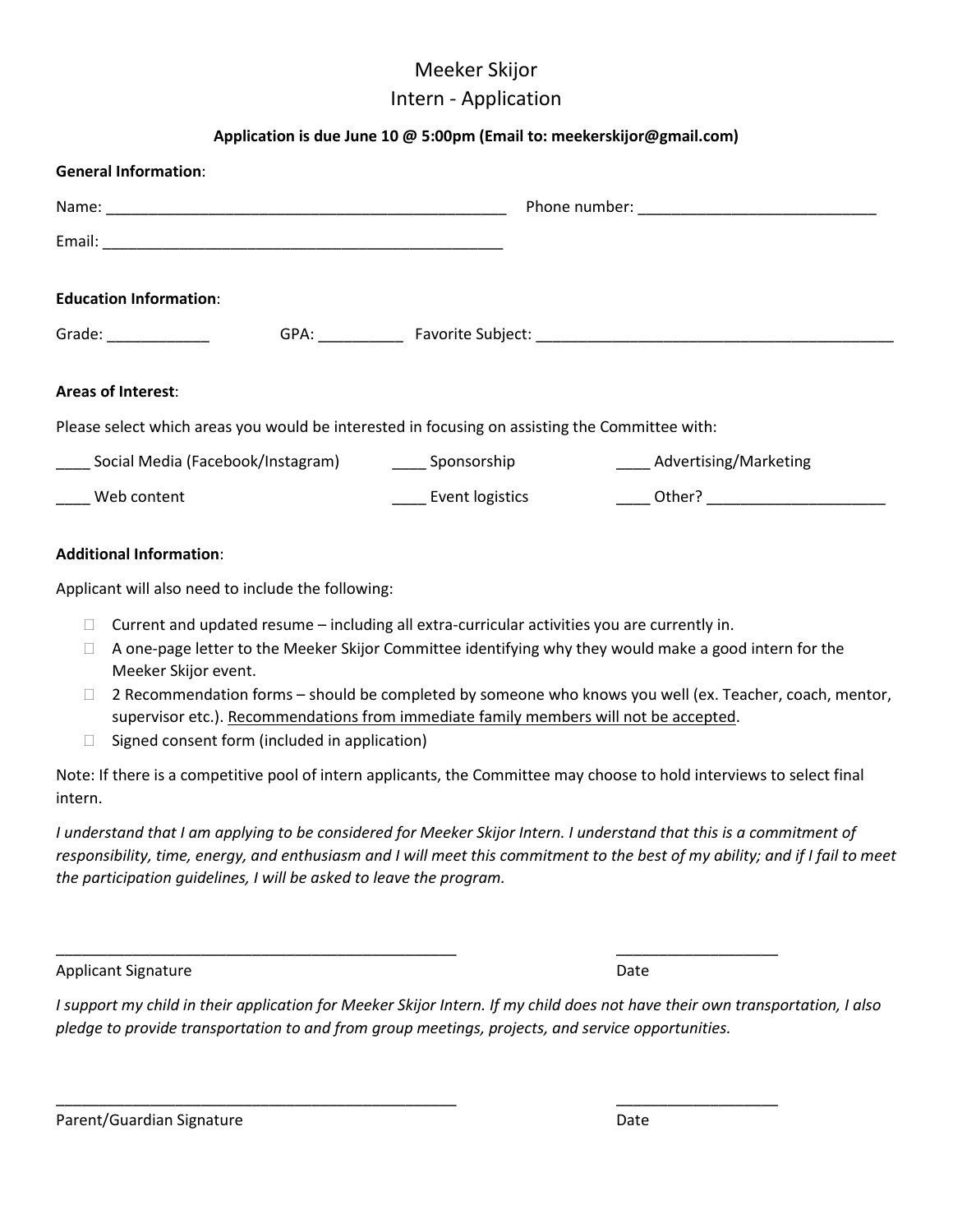## **Meeker Skijor High School Intern Recommendation**

Please list your two recommendations/references for who can evaluate your abilities and skill set towards being a successful intern. A Meeker Skijor Board Member will be in touch with your references and provide them a link to the reference form. Only the initial application is due by June 10, Meeker Skijor Board Member will work with your recommender to complete the rest of the process, but please let them know we will be in touch with them at the contact info listed below.

Please remember - Recommendations from immediate family members will not be accepted.

| Recommender Info #1:                                                                                                                                                                                                           |  |  |  |  |
|--------------------------------------------------------------------------------------------------------------------------------------------------------------------------------------------------------------------------------|--|--|--|--|
|                                                                                                                                                                                                                                |  |  |  |  |
|                                                                                                                                                                                                                                |  |  |  |  |
|                                                                                                                                                                                                                                |  |  |  |  |
|                                                                                                                                                                                                                                |  |  |  |  |
| Recommender Info #2:                                                                                                                                                                                                           |  |  |  |  |
| Name: Name and the state of the state of the state of the state of the state of the state of the state of the state of the state of the state of the state of the state of the state of the state of the state of the state of |  |  |  |  |
|                                                                                                                                                                                                                                |  |  |  |  |
|                                                                                                                                                                                                                                |  |  |  |  |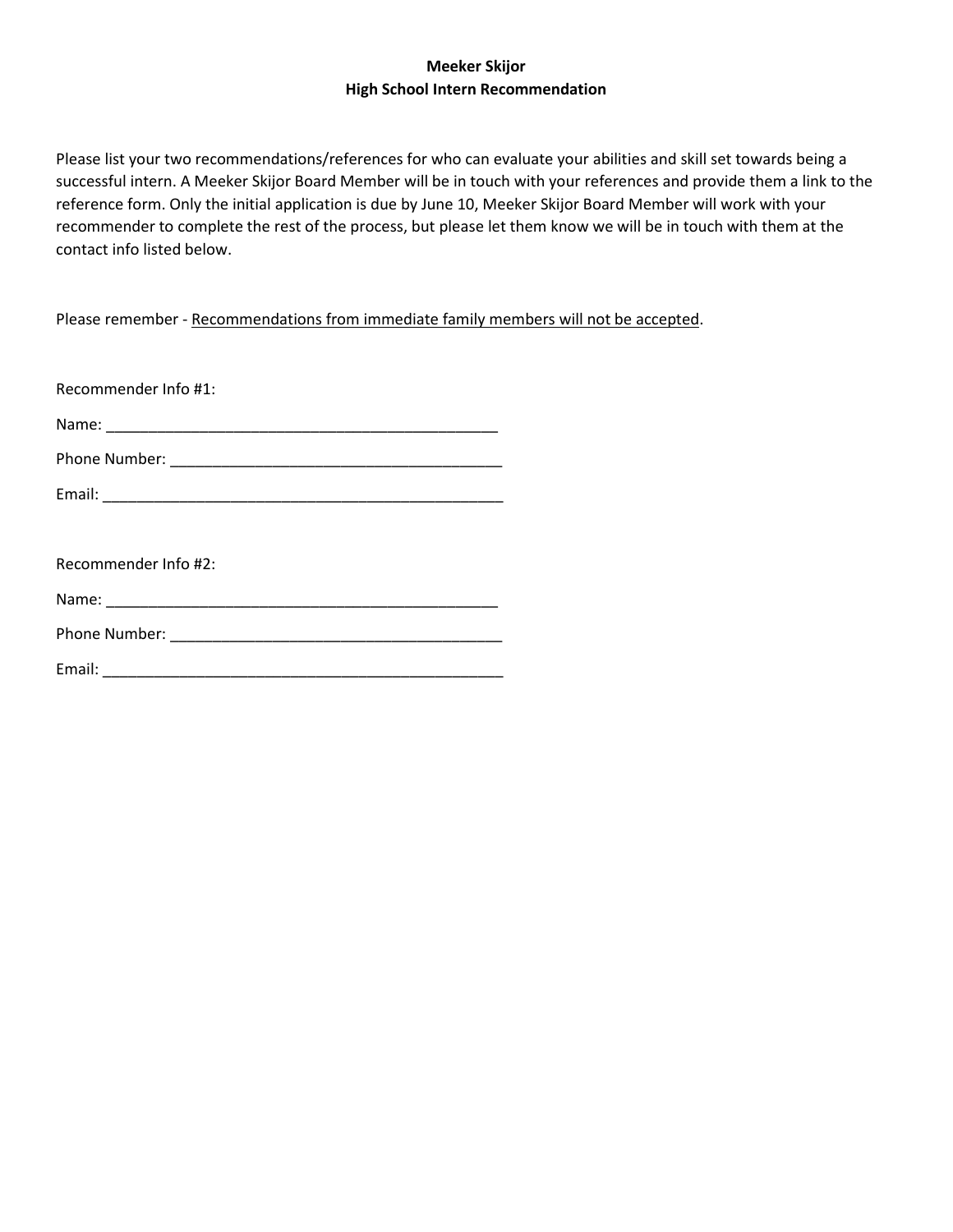

## **Skijor Meeker Colorado Participant and Volunteer Waiver**

**Event Name: Meeker Skijor Location: Meeker Coworking Building & Rio Blanco County Fairgrounds, Meeker, CO Date: December 31, 2022 – January 1, 2023**

### **Personal Liability Policy**

In consideration of being allowed to participate in a Skijor Meeker Colorado event, in any way, in the horse event or activities indicated above and/or being permitted to enter, for any purpose, any restricted area (herein defined as any area wherein admittance to the general public is prohibited), the "participant"s and/or legal guardian(s) of the minor participant named below agree: The parent(s) and/or legal guardian(s) will instruct the minor participant that prior to participating, or the "participant" themselves in the above horse activity or event should inspect the facilities and equipment to be used, and if he or she believes anything is unsafe, the participant should immediately advice the officials of such conditions and refuse to participate. I/we fully understand and acknowledge that there are risks and dangers associated with participation in horse events and activities which could result in bodily injury, partial and or total disability, and paralysis, and death. The social and economic losses and/or damages, which could result from those risks and dangers described above could be severe. These risks and dangers may be caused by actions, inaction, or negligence of the participant or the action, inaction, or negligence of other including but not limited to the "Participant" name listed Below. There may be other risks not known the sponsors or the county, or are not reasonably foreseeable. Participants assume all risk.

### **Equine Activity Liability Policy**

I understand that participation in the Skijor Meeker Colorado Skijoring Event may involve contact with trained and untrained horses and may result in physical injuries. I am aware that: Horses have a propensity to behave in ways, which may result in injury, death, or loss to rider or other persons in the immediate vicinity. Horses may react in an unpredictable way to sounds, sudden movements, unfamiliar objects, persons, or other animals. Riding a horse may give rise to risk of injury from hazards arising from the surface or subsurface of the ground, which the riding activity occurs. While riding a horse, I may be involved in a collision with another horse, another animal, a person, or an object. Other participants in the program may fail to maintain control over a horse or fail to act within their abilities, thus causing harm to other participants or my horse /myself. Other participants in the program may act in a negligent manner which otherwise may result in harm to myself/my horse. I agree to observe all safety procedures set forth by the Skijor Meeker Colorado Skijoring Event and I will wear safety headgear and appropriate footwear while participating in equine actives.